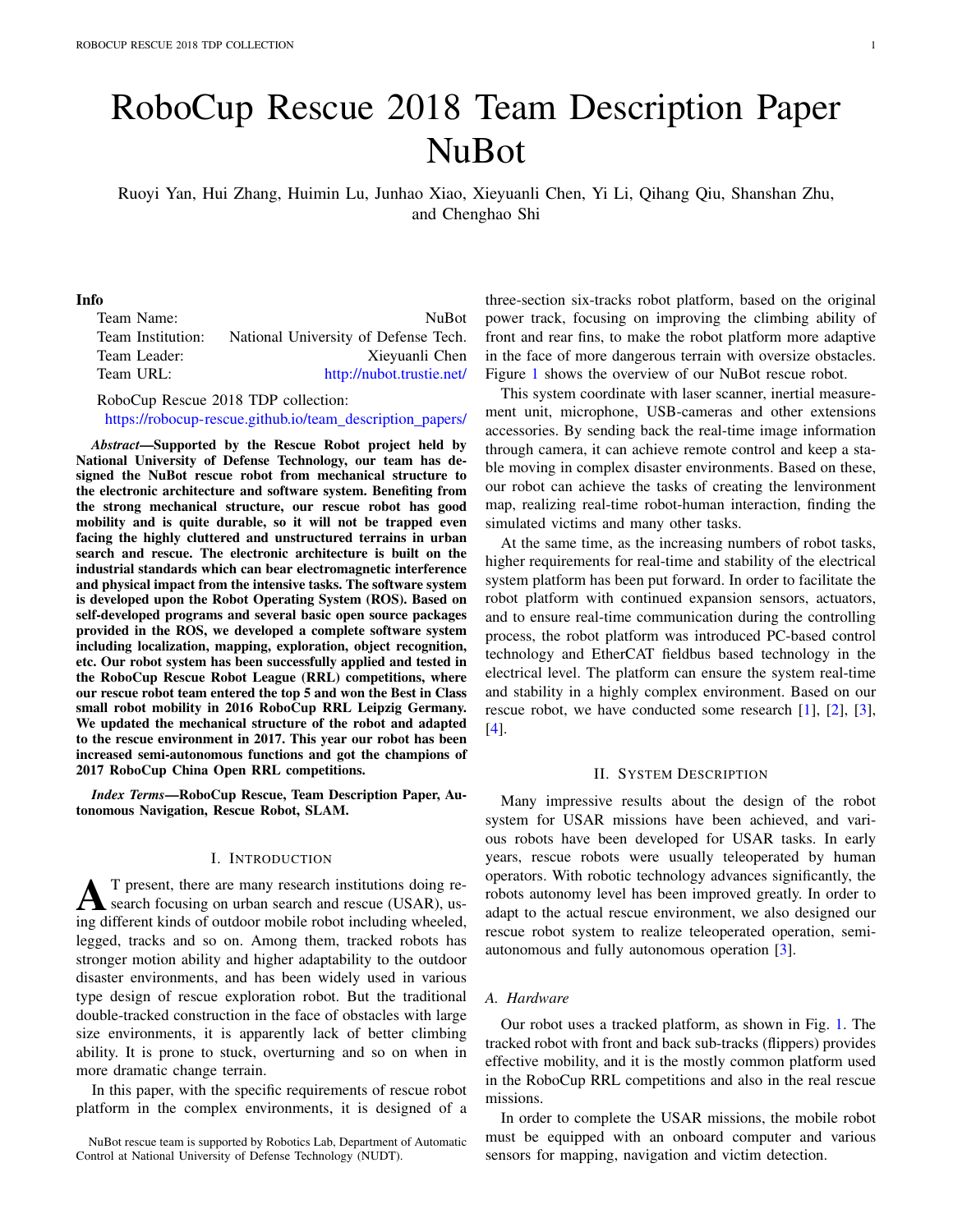

Fig. 1. The Overview of our rescue robot.

The robot uses a state-of-the-art industrial grade computer from Beckoff. The computer (Intel Core i7) provides enough processing ability to deal with huge data and the robustness when traversing challenging terrains.

The robot is equipped with a Hokuyo UTM-30LX Light Detection And Ranging (LiDAR). The LiDAR is suitable for mobile robots because of its low power consumption and compact size. The field of view of the scanner is 270o, the scanning distance is 30m and the scanning frequency is 40Hz. Hokuyo UTM-30LX can be used for distance measurement, and the quality of the acquired data is almost the same on different surfaces, colors and even under different illumination.

In order to measure the robots pose when exploring in the unstructured and uneven terrains, a 6DOF inertial sensor, Xsens MTI-100 has been integrated. MTI-100 is a miniature Inertial Measurement Unit (IMU) that outputs yaw angle with no drift, and provides a calibrated three-axis acceleration, angular velocity and magnetic field strength.

Visual perception is the most important source for victim detection. Therefore a pan-tilt-zoom camera is mounted on the tracked platform. Besides, a low-cost USB video camera and a Thermal Image Optris PI640 has been employed. The visual sensors are fused to detect and localize victims.

In addition, the robot is equipped with a multiple-degreeof-freedom arm. In the rescue environment, the arm can open the door, open or close the valve and deliver goods to victims or other operations.

## *B. ROS-based Software*

Robot Operation System (ROS) is used to build the software of our rescue robot. It is the most popular robotic framework nowadays. It provides open source tools, libraries, and



Fig. 2. The software architecture based on ROS. ROS nodes are represented by rectangles, topics by arrow-headed and services by diamond-headed lines. Services are originated at the service caller.



Fig. 3. The SLAM results of HectorSLAM in the office environment with even terrains and the rescue environment with uneven terrains.

drivers for robotics researches and applications. ROS enables researchers to quickly and easily conduct experiments. The software architecture of our rescue robot is shown in Fig. 2.

## III. 2D SLAM WITH ACTIVE LIDAR STABILIZER

### *A. 2D SLAM*

The ability to build a map of the unknown environment and localize itself, named as SLAM, is one of the most important abilities for robots to operate fully autonomously in USAR scenarios. Most existing 2D SLAM algorithms are based on probabilistic representations. The advantage is the robustness to measurement noises and the capability to formally represent uncertainty in the measurement and estimation process. Furthermore, most probabilistic SLAM algorithms are built upon the Bayes rule.

HectorSLAM [5] and Gmapping [6] are two typical Bayes based methods, and their open source implementations are available as ROS packages. HectorSLAM is a 2D SLAM system based on robust scan matching, while Gmaping use both odometry and scan matching. However, in the rescue environment, the odometry is unreliable, which makes Gmapping inapplicable. So we choose HectorSLAM as the basal SLAM system. HectorSLAM can perform well in a flat office environment (Fig.  $3-(a)$ ), but there are many limitations if we use the HectorSLAM directly in the rescue environment (Fig.  $3-(b)$ ). we will introduce how to deal with this problem in the next subsection.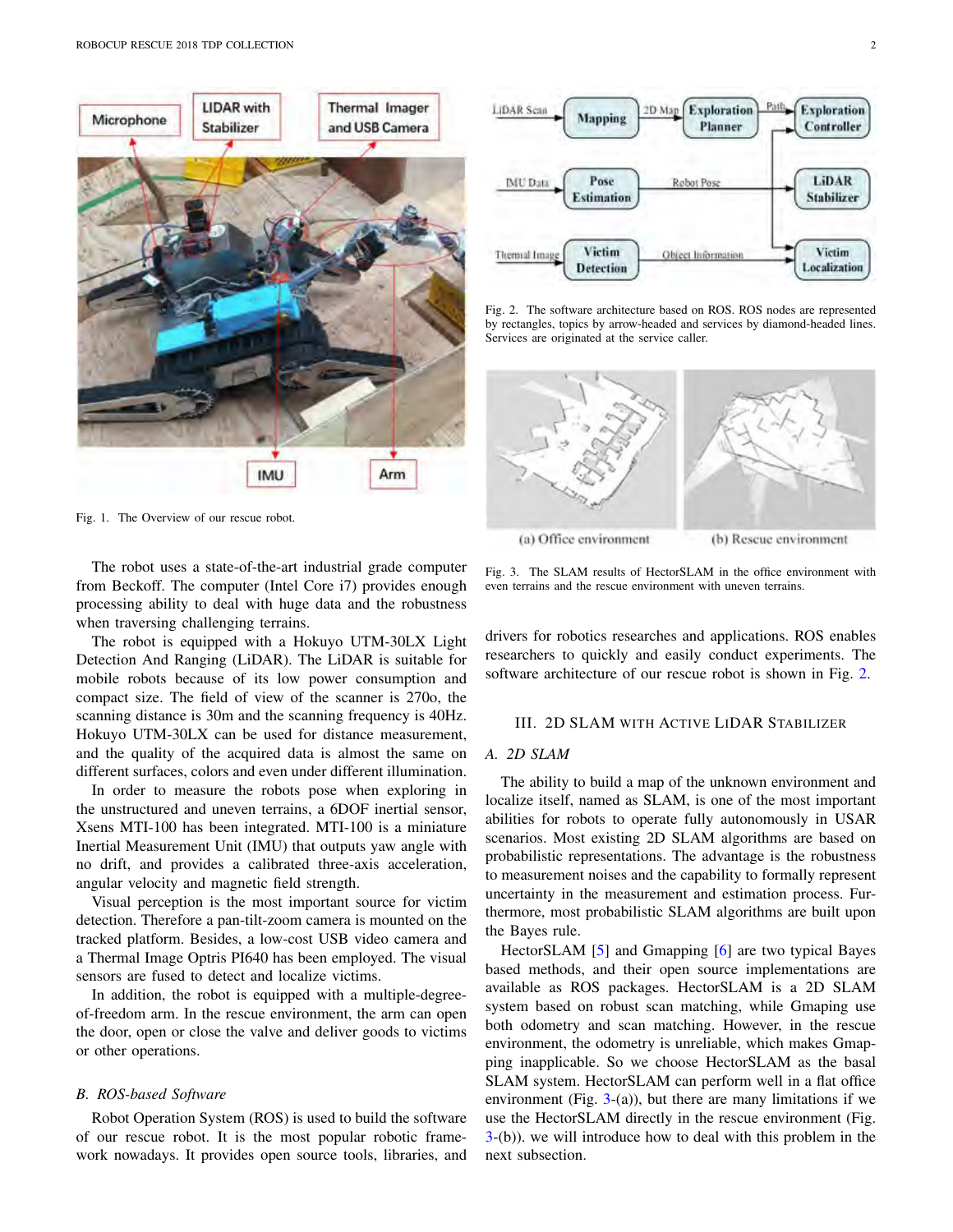

Fig. 4. The SLAM results of HectorSLAM with LiDAR Stabilizer in the office environment with even terrains and the rescue environment with uneven terrains.

#### *B. Active LiDAR Adjustment*

Robots for USAR are usually used in unstructured environments with uneven terrains. Therefore the sensor data might be spurious if the sensors are rigidly coupled to the robot. The challenge of uneven terrains has been added into the RoboCup rescue competition by using 10 and 15 pitch/roll ramps.

One way to overcome these problems is to use a 3D LiDAR instead of a 2D LiDAR. The registration of the 3D scans would build a exact global map, and the pose of the robot can also be calculated. However, it spends much more time to do the 3D scan registration with the global map than the scanning and matching in 2D.

As a compromise, we have designed a cheap stabilizer with two servos to adjust the orientation of the 2D LiDAR, based on the readings from the MTI sensor As a result, the 2D LiDAR can be kept on the horizontal plane even when the robot is traversing on uneven terrains. The rotation/tilt stabilizer unit mounted on the robot is shown in Fig. 1. The result of HectorSLAM with LiDAR Stabilizer is shown in Fig. 4.

# IV. AUTONOMOUS EXPLORATION

A fully autonomous USAR robot must explore the rescue environment and search victims autonomously. This problem can be separated into three questions:

- *•* Selecting a target point: Where should the robot go next?
- *•* Planning a path: Which way should the robot take to go to the target?
- *•* Computing the control command: What action should the robot do?

# *A. Frontier-based Exploration*

The primary problem of autonomous exploration is: based on existing knowledge about the real world, where should the robot move to efficiently acquire new information?

Most approach use the occupancy grid. When a grid map has been built, all the grid can be divided into three categories: Free, Unknown and Occupied. The primary idea is as follows: in order to get new information, going to a frontier which separates known regions from unknown regions. The frontier here is a cell in the occupancy grid which is marked as free but has a neighboring unknown cell. A segment of adjacent frontiers is considered as a potential target if it is large enough



Fig. 5. Occupancy grid and extracted frontier. (a) Black area is Occupied, white area is Free and gray area is Unknown;. (b) Red point are detected as frontiers.



Fig. 6. Occupancy grid with inflated obstacles and the extracted frontier. In (a), green areas are the inflated obstacles.



Fig. 7. A example of the robot being stuck.



Fig. 8. Occupancy grid with fake inflated obstacles and the extracted frontier.

for the robot getting though. If more than one potential target are detected, the closest one is selected. Figure 5. shows the result of extracted frontiers.

A disadvantage of directly extracting frontier from the original map is that the extracted frontier may be close to obstacles. To overcome this problem, the Inflated Obstacle method has been utilized. This method will transform the cells within a certain distance to obstacles as Occupied, thus the frontiers will not be extracted in these areas. Figure 6. shows the result of extracted frontiers in the occupancy grid with inflated obstacles.

Unknown areas could be occupied or free areas, which have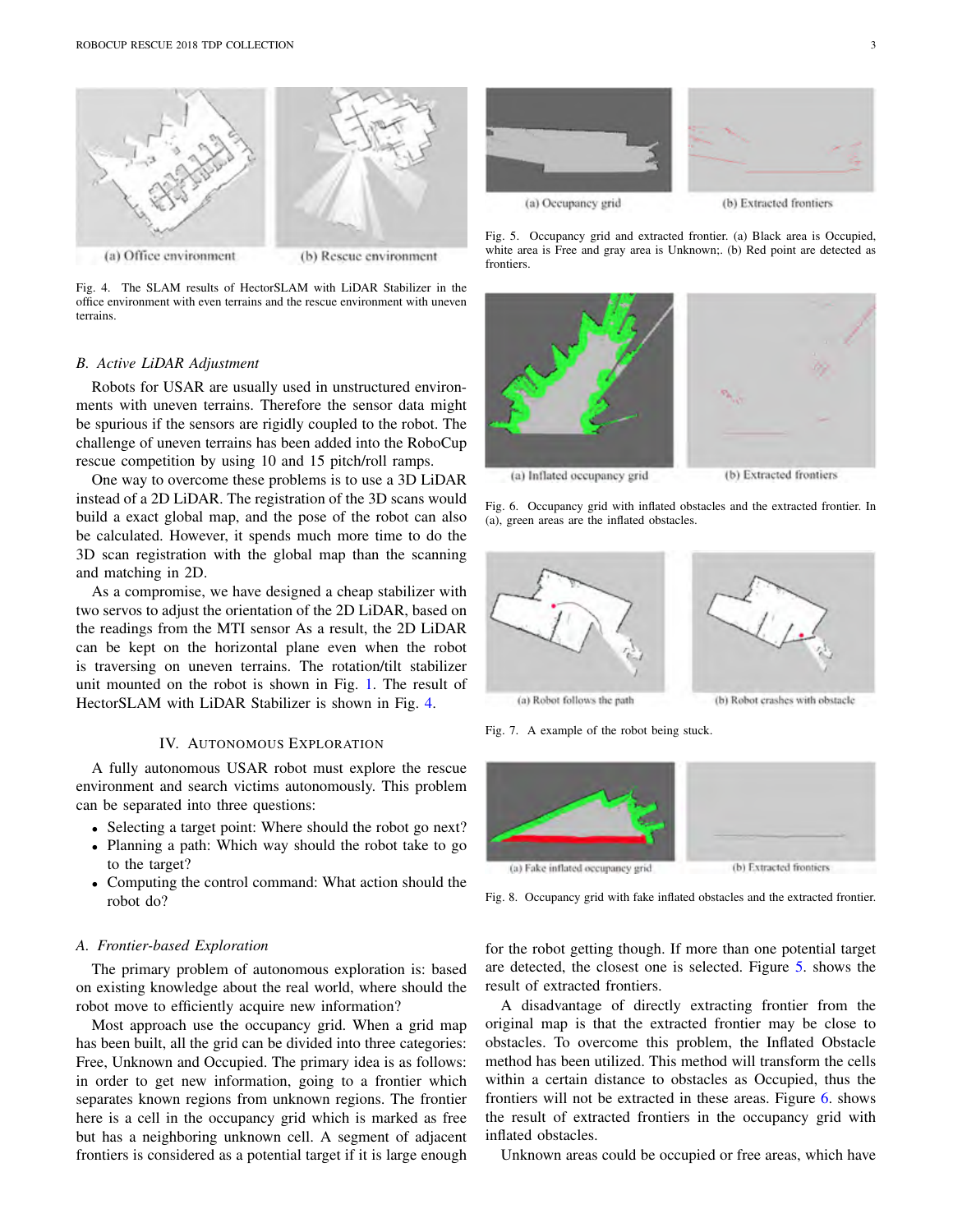not been known by robots. In the narrow rescue environment, the probability of the unknown areas being obstacles is quite high. Furthermore, the computational complexity of path planning will increase as the scale of the built map, so the frequency of path planning will not be high for autonomous USAR robots. If the robot takes one frontier as the target point, and the frequency of path planning is low, or the robots moving distance to the target is small, the robot may crash with unknown obstacles.

Figure 7. shows such a example where the robot may be stuck. The red point represents the robots position, and the black curve represents the planned path. In this situation, because of the low frequency of path planning, the robot will not re-plan the path before arriving the target point, so the robot may crash with obstacles. The worst result is that the robot can not move any more.

To deal with this problem, we proposed a method named as Fake Inflated Obstacle, where those extracted frontiers located between free areas and unknown areas are considered as obstacles, then these obstacles are inflated, and finally new frontiers can be searched between these inflated areas and free areas. Using this method, the distances between the target point and the actual obstacles are enough for our robots safe movement. The extracted frontiers from fake inflated obstacles are shown in Fig. 8.

#### *B. Path Planning and Controller*

When a target has been selected by the frontier-based method, the problem turns into optimal path planning. Following Javis and Byrne [7], we proposed the distance transform to find the closest way from an arbitrary starting point to a fixed target. The distance transform of an occupancy grid calculates the cost to reach the target cell for each free cell. The cost between two cells (without obstacles between them) can be the chessboard distance, city block distance, or the Euclidian distance. After the distance transform has been applied for each cell of the grid, the shortest path from any cell to the target cell can be searched simply by following the steepest gradient.

Based on the SLAM and exploration planning algorithms mentioned above, the robot can build the 2D grid map and plan a path to the next frontier. Ideally, the robot can explore the environment autonomously after integrating a simple controller to compute the commands to drive itself. However, different from virtual simulation environment or ideally indoor scenarios, real disaster sites are filled with unstructured terrains. Coupled with the inaccuracy of tracked vehicles, it is quite challenging to realize accurate control of the robot to follow the exploration path. A simple controller, which directly produces the velocity command by calculating the biases of current position and orientation of the robot with the target, can not perform well in real world experiments. Therefore, we propose a novel controller combining the exploration planer and multi-sensor information to overcome the influence of challenging terrains. The inputs of the controller are LiDAR data, IMU data, the current position and orientation of the robot and the target.

The experimental results show that using this kind of multi-sensor based controller, the exploration efficiency and robustness can be improved, and the robot can explore the full rescue environment of the RoboCup China Open RRL competition, as shown in the video posted on our website.

#### V. SEMI-AUTONOMOUS EXPLORATION

In order to adapt the actual rescue environment and make the operator easy to accomplish the USAR missions, we have added some semi-autonomous functions to the robot.

MoveIt integrates some modules for arm motion planning with collision detection. These modules exist in the form of plugins, which make MoveIt easier to expand and can communicate with different libraries at the same time. Based on MoveIt, we set up a semi-autonomous fuction, by which we only need to set the target position of the robot's hand and it can autonomously generate a trajectory of the robot's arm while avoiding obstacles. Once we confirm the trajectory and request an action, the robot's arm can autonomously track the planned trajectory.

Secondly, we have realized the way-point navigation. We collect way points during the run phase, and use these way points to realize semi-autonomous navigation when the operation way of the robot is switched to semi-autonomous.

## VI. VICTIM DETECTION AND LOCALIZATION

Reliable detection of human victims in unstructured postdisaster environments is a key issue for USAR robots, which is challenging in the rescue environment with low illumination, dust and smoke when using normal visible light camera. Therefore we use a thermal camera (Optris P640) to recognize the simulated victims autonomously using a blob detection algorithm. After segmenting the thermal image with a threshold like  $36^{\circ}$ C, the connected warm regions can be regarded as victims.

After detecting the victim successfully, the position of the victim should be estimated on the built map. The image coordinate of the victim can be used to evaluate the victims direction in the camera coordinate system. Because the victim should be located on the obstacles, using the victims direction and the cameras orientation, the victims position can be estimated by searching the nearest obstacle on the built map along the victims direction.

#### VII. APPLICATION RESULTS

The RoboCup RRL competition provides a systematic benchmark for testing and evaluating teleoperated and autonomous USAR robots in a simulated post-disaster environment. We present the results achieved when participating the RoboCup China Open 2017. In this competition we won the championship including exploring the rescue environment autonomously.

Figure 9. shows the map of explored arena and the marking of the found victims and recognized QR-codes on the map (Fig. 10). It should be noted that the robot successfully found 5 victims autonomously and the total number of victims was 8 in the final competition. The number of the recognized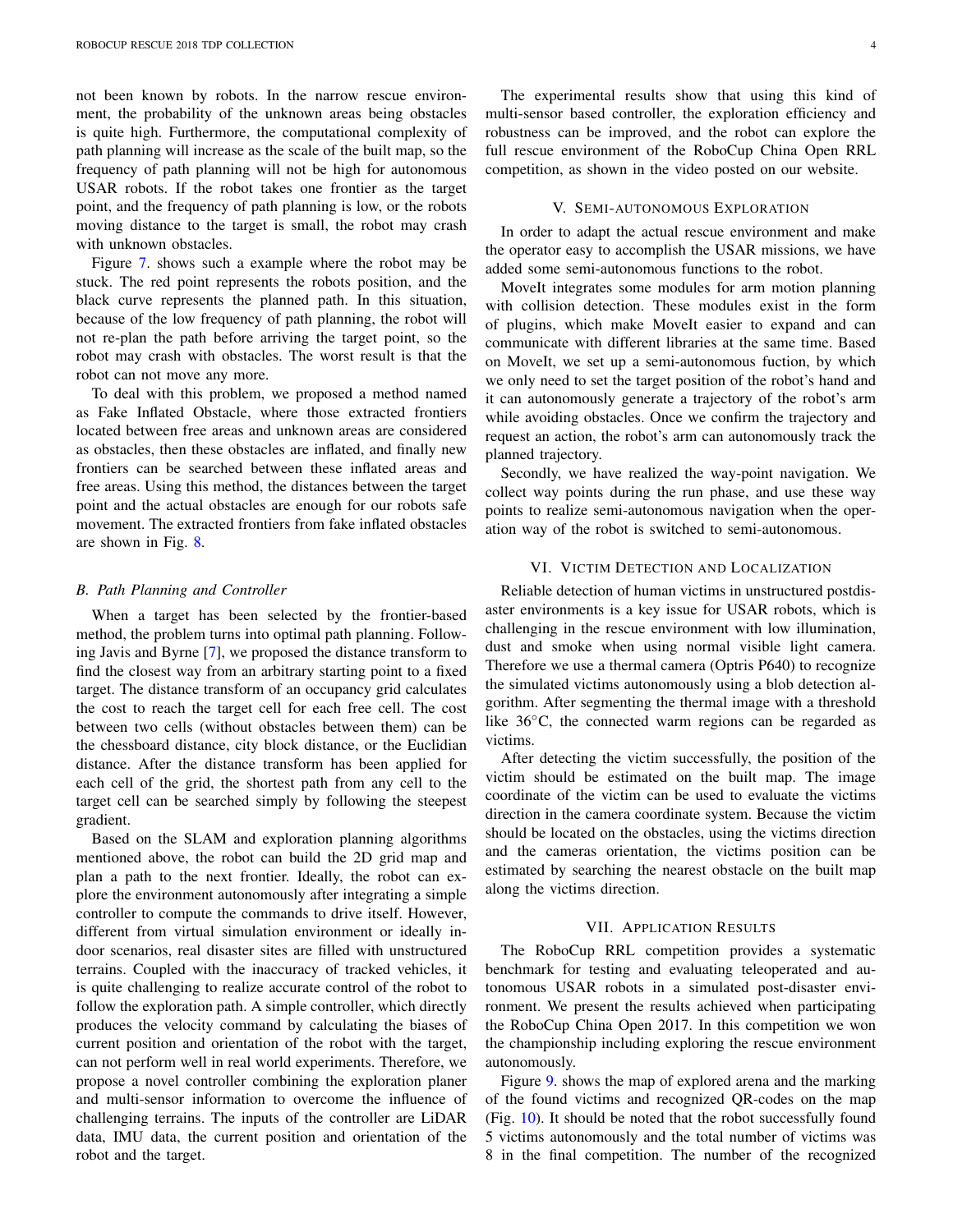

Fig. 9. The autonomous exploration results of our rescue robot participating the 2017 RoboCup China Open RRL. The starting pose of the robot is marked by yellow arrows, the detected victims marked by red dot, and the recognized QR-codes marked by blue dot. In the final competition the robot discovered 5 victims correctly and autonomously.



Fig. 10. The result of victim detection and localization, where the found victim is marked by red dot in the map.

QRcodes correlates with the fraction of the arena that was explored by the robot during the competition. Videos of the final competition and experiments are available on our website.

# VIII. CONCLUSION

Our rescue robot can achieve good performances in both telecontrolled and autonomous modes. Currently, we are going to participate in the 2018 RoboCup ChinaOpen, which will be held from 11st April to 15th April in Shaoxing, Zhejiang province. RoboCup ChinaOpen will provide a chance for us to prepare and improve our robot system for participating the RoboCup 2018 in Montreal, Canada. We hope we can perform well and learn a lot in the RoboCup 2018 in Montreal, Canada.

## APPENDIX A

## TEAM MEMBERS AND THEIR CONTRIBUTIONS

Currently, there are three advisors and five team members in the NuBot. The advisors are Hui Zhang, Huimin Lu, Junhao Xiao. The team members are as follows:

• Xieyuanli Chen Software System, SLAM algorithm.



Fig. 11. The overview of the mechanical structure.



Fig. 12. The topview of the mechanical structure.

| • Yi Li |                | Mechanical Design.             |
|---------|----------------|--------------------------------|
|         | • Ruovi Yan    | Software System.               |
|         | • Oihang Oiu   | SLAM algorithm.                |
|         | • Shanshan Zhu | Software System.               |
|         | • Chenghao Shi | Mechanical Design, Controller. |
|         |                |                                |

# APPENDIX B CAD DRAWINGS

The mechanical structure of the robot platform is shown in Fig 11. and Fig. 12.

# APPENDIX C LISTS

# *A. Systems List*

We list the Manipulation System in Table I. and the Software System in Table II.

## ACKNOWLEDGMENT

The authors would like to thank the senior team members Yi Liu, Yuhua Zhong and Pan Wang for their great contributions to the NuBot rescue team. They have obtained their Master degrees and left the team. Our team is also supported by projects of National Science Foundation of China (No. 61403409 and No. 61503401).